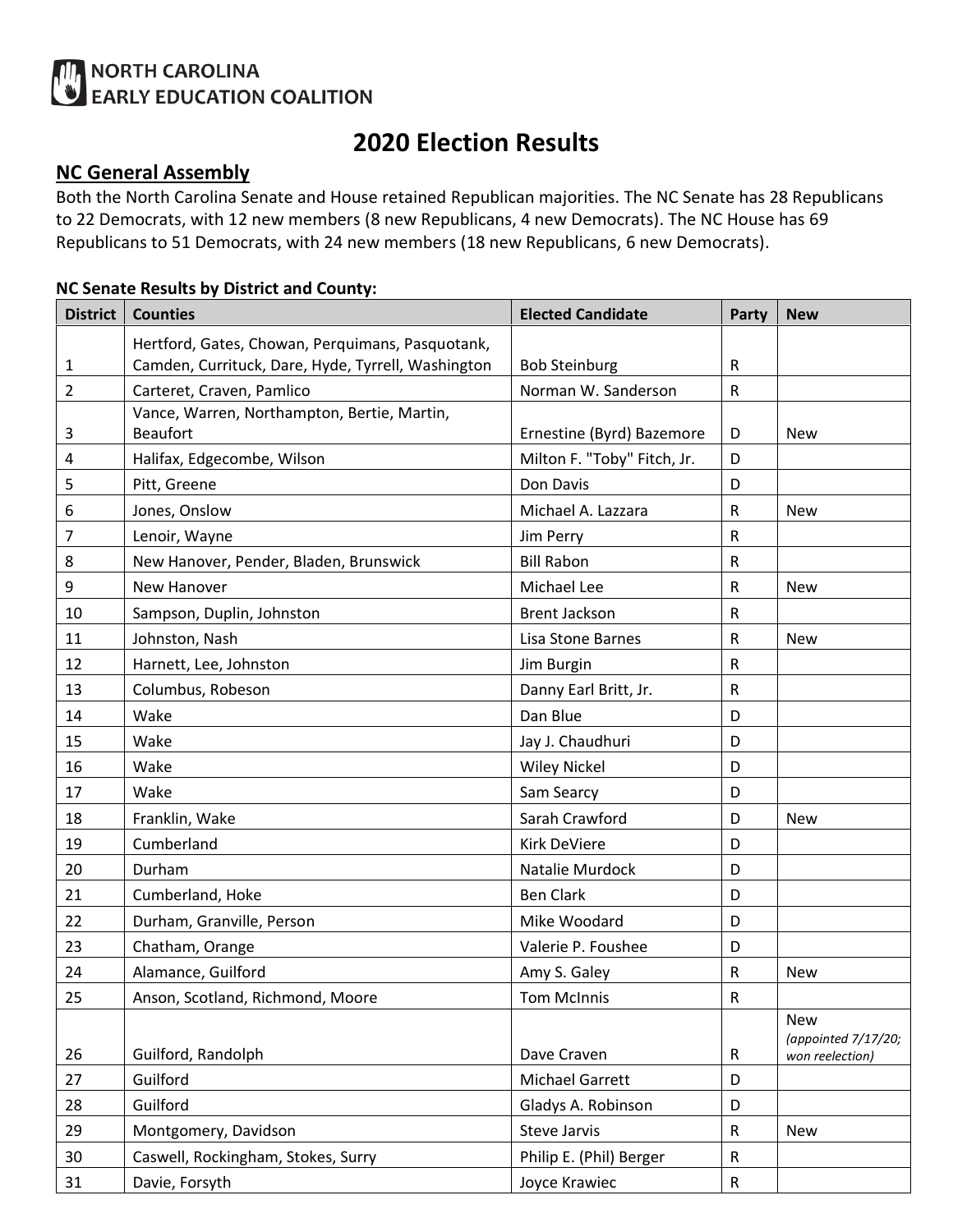| 32 | Forsyth                                                   | Paul Lowe, Jr.       | D |                                                      |
|----|-----------------------------------------------------------|----------------------|---|------------------------------------------------------|
| 33 | Stanly, Rowan                                             | Carl Ford            | R |                                                      |
| 34 | Iredell, Yadkin                                           | Vickie Sawyer        | R |                                                      |
| 35 | Union                                                     | <b>Todd Johnson</b>  | R |                                                      |
| 36 | Union, Cabarrus                                           | Paul Newton          | R |                                                      |
| 37 | Mecklenburg                                               | Jeff Jackson         | D |                                                      |
| 38 | Mecklenburg                                               | Mujtaba A. Mohammed  | D |                                                      |
| 39 | Mecklenburg                                               | DeAndrea Salvador    | D | <b>New</b>                                           |
| 40 | Mecklenburg                                               | Joyce Waddell        | D |                                                      |
| 41 | Mecklenburg                                               | Natasha Marcus       | D |                                                      |
| 42 | Catawba, Alexander                                        | Dean Proctor         | R | <b>New</b><br>(appointed 8/10/20,<br>won reelection) |
| 43 | Gaston                                                    | Kathy Harrington     | R |                                                      |
| 44 | Cleveland, Lincoln, Gaston                                | <b>Ted Alexander</b> | R |                                                      |
| 45 | Watauga, Wilkes, Ashe, Alleghany, Surry                   | Deanna Ballard       | R |                                                      |
| 46 | Avery, Caldwell, Burke                                    | <b>Warren Daniel</b> | R |                                                      |
| 47 | Madison, Yancey, Mitchell, McDowell, Rutherford,<br>Polk  | Ralph Hise           | R |                                                      |
| 48 | Buncombe, Henderson, Transylvania                         | <b>Chuck Edwards</b> | R |                                                      |
| 49 | <b>Buncombe</b>                                           | Julie Mayfield       | D | <b>New</b>                                           |
| 50 | Cherokee, Clay, Macon, Jackson, Haywood, Swain,<br>Graham | Kevin Corbin         | R | <b>New</b>                                           |

# **NC House of Representatives Results by District and County:**

| <b>District</b> | <b>Counties</b>                              | <b>Elected Candidate</b> | <b>Party</b> | <b>New</b> |
|-----------------|----------------------------------------------|--------------------------|--------------|------------|
|                 | Camden, Tyrrell, Washington, Bertie, Chowan, |                          |              |            |
| 1               | Perquimans                                   | Edward C. Goodwin        | $\mathsf R$  |            |
| $\overline{2}$  | Person, Granville                            | Larry Yarborough         | R            |            |
| 3               | Craven                                       | Steve Tyson              | $\mathsf{R}$ | <b>New</b> |
| 4               | Duplin, Onslow                               | Jimmy Dixon              | $\mathsf{R}$ |            |
| 5               | Hertford, Gates, Pasquotank                  | Howard J. Hunter III     | D            |            |
| 6               | Dare, Hyde, Pamlico, Currituck               | <b>Bobby Hanig</b>       | $\mathsf{R}$ |            |
| 7               | Franklin, Nash                               | <b>Matthew Winslow</b>   | $\mathsf R$  | <b>New</b> |
| 8               | Pitt                                         | Kandie D. Smith          | D            |            |
| 9               | <b>Pitt</b>                                  | <b>Brian Farkas</b>      | D            | <b>New</b> |
| 10              | Wayne, Greene, Johnston                      | John Bell                | $\mathsf R$  |            |
| 11              | Wake                                         | <b>Allison Dahle</b>     | D            |            |
| 12              | Pitt, Lenoir                                 | Chris Humphrey           | $\mathsf{R}$ |            |
| 13              | Carteret, Jones                              | Patricia (Pat) McElraft  | $\mathsf{R}$ |            |
| 14              | Onslow                                       | George G. Cleveland      | R            |            |
| 15              | Onslow                                       | <b>Phillip Shepard</b>   | $\mathsf{R}$ |            |
| 16              | Columbus, Pender                             | Carson Smith             | $\mathsf{R}$ |            |
| 17              | <b>Brunswick</b>                             | <b>Frank Iler</b>        | R            |            |
| 18              | New Hanover                                  | Deb Butler               | D            |            |
| 19              | New Hanover, Brunswick                       | <b>Charlie Miller</b>    | R            | <b>New</b> |
| 20              | New Hanover                                  | Ted Davis, Jr.           | R            |            |
| 21              | Wayne, Sampson                               | Raymond E. Smith, J      | D            |            |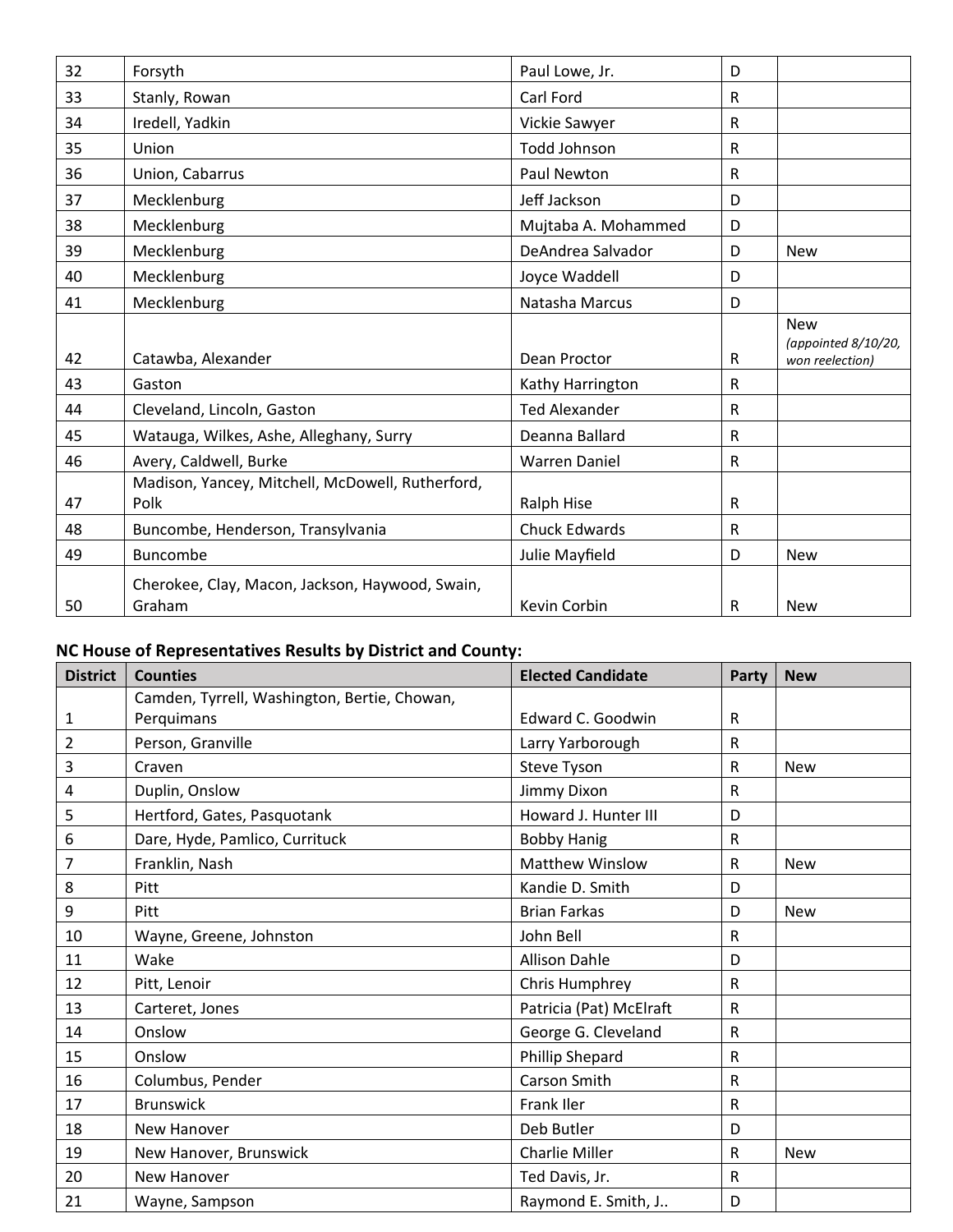| 22 | Bladen, Sampson              | William Brisson         | $\mathsf R$  |                                                      |
|----|------------------------------|-------------------------|--------------|------------------------------------------------------|
| 23 | Edgecombe, Martin            | Shelly Willingham<br>D  |              |                                                      |
| 24 | Wilson                       | Linda Cooper-Suggs      | D            | <b>New</b><br>(appointed 7/27/20,<br>won reelection) |
| 25 | Nash                         | James D. Gailliard      | D            |                                                      |
| 26 | Johnston                     | Donna McDowell White    | $\mathsf R$  |                                                      |
| 27 | Halifax, Northampton         | Michael H. Wray         | D            |                                                      |
| 28 | Johnston                     | Larry C. Strickland     | $\mathsf R$  |                                                      |
| 29 | Durham                       | Vernetta Alston         | D            |                                                      |
| 30 | Durham                       | Marcia Morey            | D            |                                                      |
| 31 | Durham                       | Zack Hawkins            | D            |                                                      |
| 32 | Granville, Vance, Warren     | Terry E. Garrison       | D            |                                                      |
| 33 | Wake                         | Rosa U. Gill            | D            |                                                      |
| 34 | Wake                         | <b>Grier Martin</b>     | D            |                                                      |
| 35 | Wake                         | <b>Terence Everitt</b>  | D            |                                                      |
| 36 | Wake                         | Julie von Haefen        | D            |                                                      |
| 37 | Wake                         | <b>Erin Pare</b>        | $\mathsf R$  | <b>New</b>                                           |
| 38 | Wake                         | Abe Jones               | D            | <b>New</b>                                           |
| 39 | Wake                         | Darren Jackson          | D            |                                                      |
| 40 | Wake                         | Joe John                | D            |                                                      |
| 41 | Wake                         | Gale Adcock             | D            |                                                      |
| 42 | Cumberland                   | Marvin W. Lucas         | D            |                                                      |
| 43 | Cumberland                   | Diane Wheatley          | ${\sf R}$    | <b>New</b>                                           |
| 44 | Cumberland                   | <b>Billy Richardson</b> | D            |                                                      |
| 45 | Cumberland                   | John Szoka              | $\mathsf R$  |                                                      |
| 46 | Robeson, Columbus            | Brenden H. Jones        | $\mathsf{R}$ |                                                      |
| 47 | Robeson                      | Charles Graham          | D            |                                                      |
| 48 | Scotland, Hoke               | Garland E. Pierce       | D            |                                                      |
| 49 | Wake                         | Cynthia Ball            | D            |                                                      |
| 50 | Caswell, Orange              | Graig R. Meyer          | D            |                                                      |
| 51 | Harnett, Lee                 | John Sauls              | $\mathsf{R}$ |                                                      |
| 52 | Moore                        | Jamie Boles             | ${\sf R}$    |                                                      |
|    |                              |                         |              | <b>New</b><br>(appointed 9/8/20;                     |
| 53 | Harnett                      | Howard Penny Jr.        | ${\sf R}$    | won reelection)                                      |
| 54 | Chatham                      | Robert T. Reives II     | D            |                                                      |
| 55 | Anson, Union                 | Mark Brody              | ${\sf R}$    |                                                      |
| 56 | Orange                       | Verla C. Insko          | D            |                                                      |
| 57 | Guilford                     | <b>Ashton Clemmons</b>  | D            |                                                      |
| 58 | Guilford                     | Amos Quick              | D            |                                                      |
| 59 | Guilford                     | Jon Hardister           | ${\sf R}$    |                                                      |
| 60 | Guilford                     | Cecil Brockman          | D            |                                                      |
| 61 | Guilford                     | Mary (Pricey) Harrison  | D            |                                                      |
| 62 | Guilford                     | John Faircloth          | ${\sf R}$    |                                                      |
| 63 | Alamance                     | Ricky Hurtado           | D            | New                                                  |
| 64 | Alamance                     | Dennis Riddell          | $\mathsf{R}$ |                                                      |
| 65 | Rockingham                   | Jerry Carter            | ${\sf R}$    |                                                      |
| 66 | Richmond, Montgomery, Stanly | Ben Moss                | ${\sf R}$    | <b>New</b>                                           |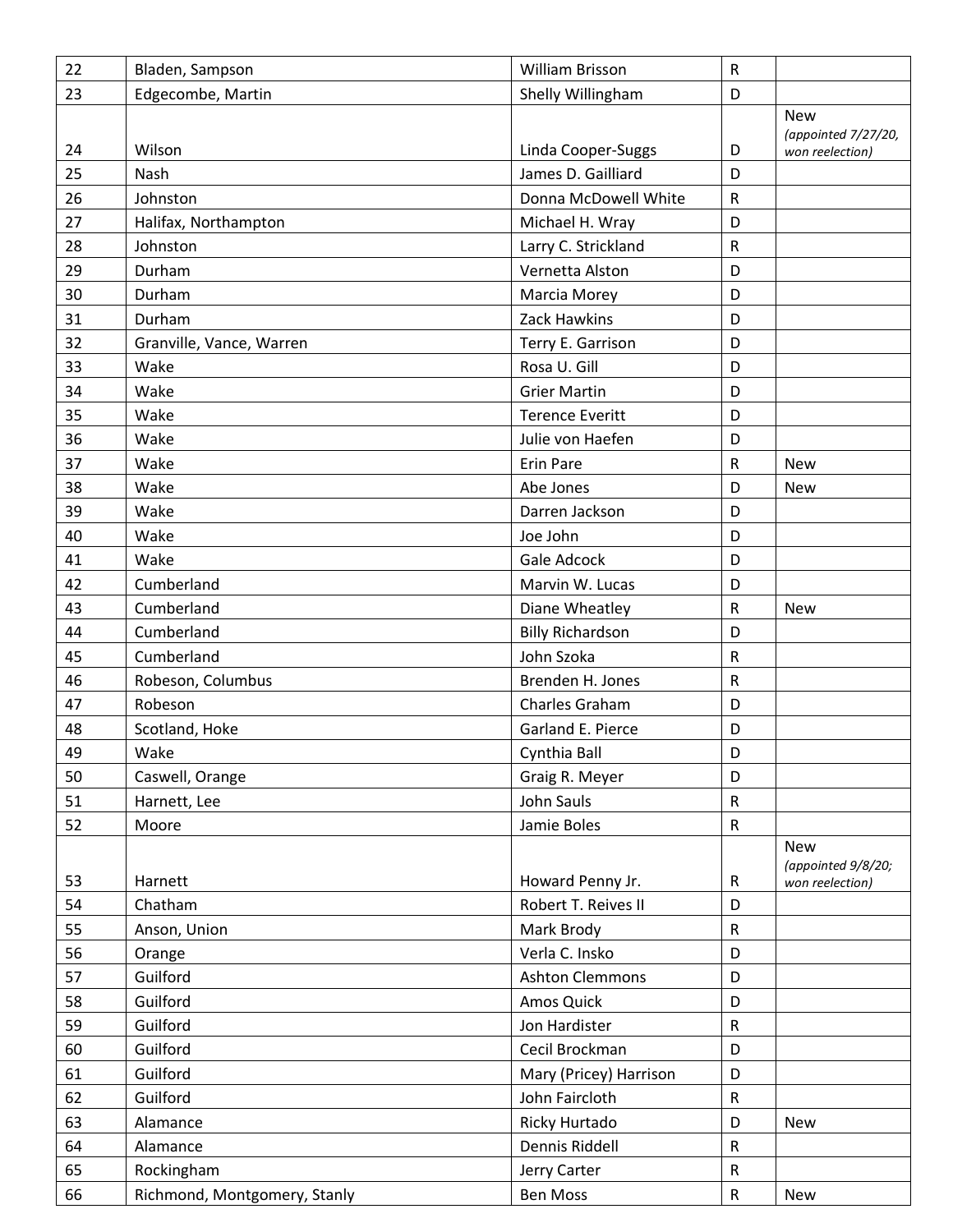| 67  | Stanly, Cabarrus, Rowan       | <b>Wayne Sasser</b>   | ${\sf R}$    |            |
|-----|-------------------------------|-----------------------|--------------|------------|
| 68  | Union                         | David Willis          | $\mathsf{R}$ | <b>New</b> |
| 69  | Union                         | Dean Arp              | $\mathsf{R}$ |            |
| 70  | Randolph                      | Pat B. Hurley         | $\mathsf{R}$ |            |
| 71  | Forsyth                       | <b>Evelyn Terry</b>   | D            |            |
| 72  | Forsyth                       | Amber M. Baker        | D            | <b>New</b> |
| 73  | Yadkin, Forsyth               | Lee Zachary           | ${\sf R}$    |            |
| 74  | Forsyth                       | Jeff Zenger           | $\mathsf R$  | <b>New</b> |
| 75  | Forsyth                       | Donny C. Lambeth      | ${\sf R}$    |            |
| 76  | Rowan                         | Harry Warren          | $\mathsf R$  |            |
| 77  | Rowan, Davie                  | Julia Craven Howard   | ${\sf R}$    |            |
| 78  | Randolph, Moore               | Allen Ray McNeill     | ${\sf R}$    |            |
| 79  | Beaufort, Craven              | Keith Kidwell         | R            |            |
| 80  | Davidson                      | Sam Watford           | ${\sf R}$    | <b>New</b> |
| 81  | Davidson                      | Larry W. Potts        | $\sf R$      |            |
| 82  | Cabarrus                      | Kristin Baker         | $\sf R$      |            |
| 83  | Cabarrus                      | Larry G. Pittman      | ${\sf R}$    |            |
| 84  | Iredell                       | Jeffrey C. McNeely    | ${\sf R}$    |            |
| 85  | Avery, Mitchell, McDowell     | <b>Dudley Greene</b>  | R            | <b>New</b> |
| 86  | <b>Burke</b>                  | Hugh Blackwell        | $\mathsf R$  |            |
| 87  | Caldwell                      | Destin Hall           | $\mathsf{R}$ |            |
| 88  | Mecklenburg                   | Mary Belk             | D            |            |
| 89  | Catawba                       | Mitchell Smith Setzer | ${\sf R}$    |            |
| 90  | Wilkes, Alleghany, Surry      | Sarah Stevens         | ${\sf R}$    |            |
| 91  | Surry, Stokes, Rockingham     | Kyle Hall             | $\sf R$      |            |
| 92  | Mecklenburg                   | <b>Terry Brown</b>    | D            | <b>New</b> |
| 93  | Ashe, Watauga                 | Ray Pickett           | R            | <b>New</b> |
| 94  | Wilkes, Alexander             | Jeffrey Elmore        | R            |            |
| 95  | Iredell                       | <b>Grey Mills</b>     | ${\sf R}$    | New        |
| 96  | Catawba                       | Jay Adams             | ${\sf R}$    |            |
| 97  | Lincoln                       | Jason R. Saine        | ${\sf R}$    |            |
| 98  | Mecklenburg                   | John R. Bradford III  | ${\sf R}$    | New        |
| 99  | Mecklenburg                   | Nasif Majeed          | D            |            |
| 100 | Mecklenburg                   | John Autry            | D            |            |
| 101 | Mecklenburg                   | Carolyn G. Logan      | D            |            |
| 102 | Mecklenburg                   | <b>Becky Carney</b>   | D            |            |
| 103 | Mecklenburg                   | Rachel Hunt           | D            |            |
| 104 | Mecklenburg                   | <b>Brandon Lofton</b> | D            |            |
| 105 | Mecklenburg                   | <b>Wesley Harris</b>  | D            |            |
| 106 | Mecklenburg                   | Carla Cunningham      | D            |            |
| 107 | Mecklenburg                   | Kelly Alexander       | D            |            |
| 108 | Gaston                        | John A. Torbett       | ${\sf R}$    |            |
| 109 | Gaston                        | Dana Bumgardner       | ${\sf R}$    |            |
| 110 | Cleveland, Gaston             | Kelly E. Hastings     | $\mathsf R$  |            |
| 111 | Cleveland                     | <b>Tim Moore</b>      | ${\sf R}$    |            |
| 112 | Rutherford, Burke             | David Rogers          | ${\sf R}$    |            |
| 113 | Henderson, Transylvania, Polk | Jake Johnson          | ${\sf R}$    |            |
| 114 | Buncombe                      | Susan C. Fisher       | D            |            |